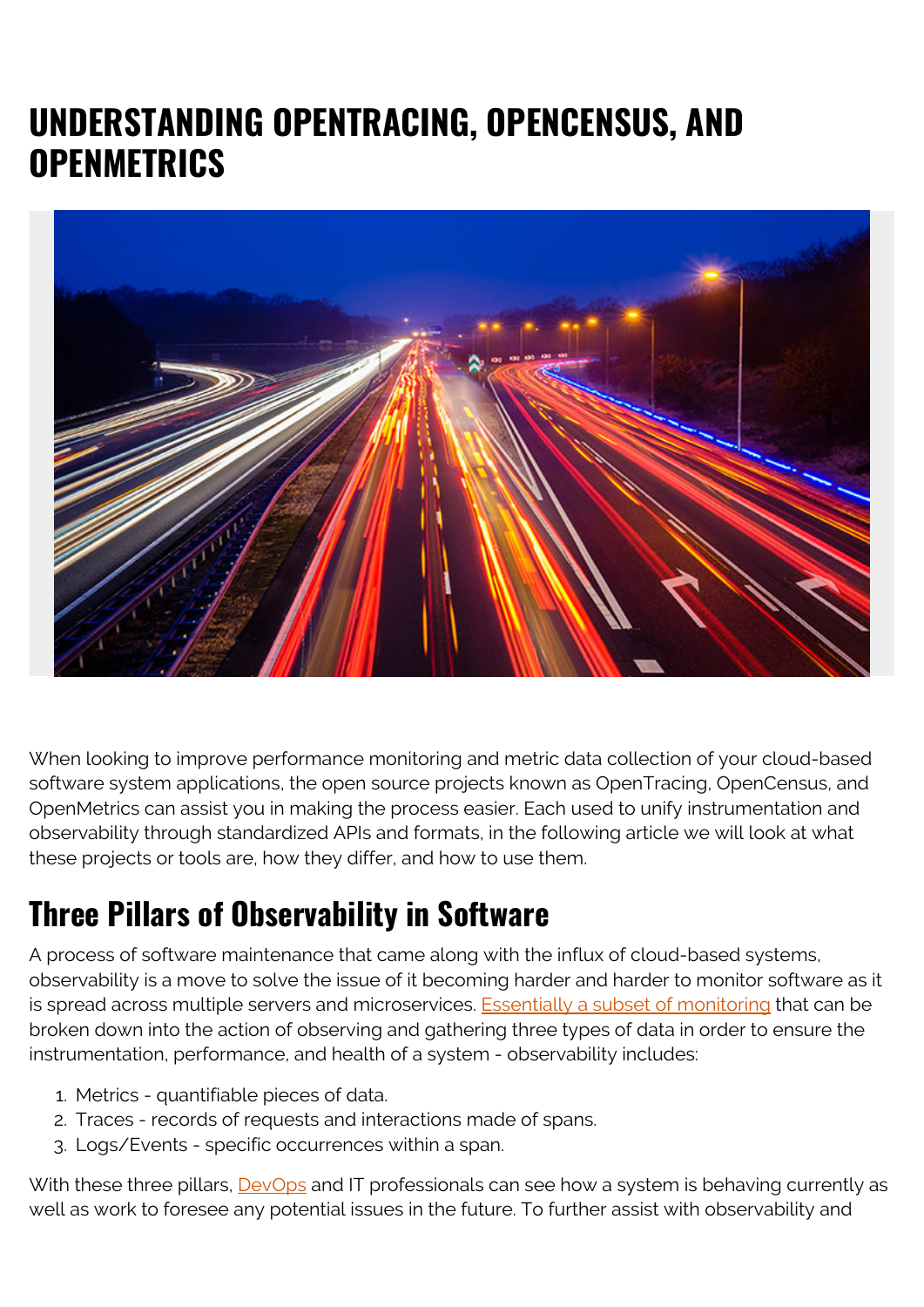instrumentation, the cloud community came up with open source projects in hopes to standardize the process of collecting these pillars. Each project dedicated to making observability easier, it is essential to note that each project has a different focus and group of supporters.

## **Brief Differences**

The two best-known projects, OpenTracing and OpenCensus, have made names for themselves as they both aim to create a more effective environment for monitoring distributed tracing. They seek to answer the questions regarding where the distributed event happens, where it failed, how spikes behave in your system, what service is working, what services are no longer used, and so on. When each project is used correctly, you can observe, monitor, and de-bug your system with ease.

Utilizing many of the same tracing APIs, both vendor-neutral, and both allowing you to monitor several back-ends like Zipkin and Datadog, the differences between the two projects arise when we look at who created them and how they are run.

OpenCensus is a Google Open Source community project where OpenTracing, as well as OpenMetrics, are Cloud Native Computing Foundation projects. OpenCensus, as defined by [Datadog](https://www.datadoghq.com/blog/instrument-opencensus-opentracing-and-openmetrics/), "is a collection of language-specific libraries for instrumenting an application, collecting stats (metrics), and exporting data to a supported backend." OpenTracing is "a standardized API for tracing and provides a specification that developers can use to instrument their own services or libraries for distributed tracing. OpenTracing also provides a way for developers to collect metrics, though it's not an out-of-the-box implementation."

With that, it is clear to see the differences. The OpenTracing API makes it simple to change a preferred storage backend but relies on you to implement your own tracers that are compatible with the specifications of the project. While OpenCensus is built to include multiple backend exports automatically, it only supports the collection of various data types based on the backend and language.

Newer on the scene, OpenMetrics aims to standardize the format for metric data. It is ideally used in conjunction with OpenTracing and in the future is expected to replace Prometheus exposition format with CNCF.

To better understand each project, let's look at each individually.

# **OpenTracing Application**

An examination of this project's general API reveals that it works to give developers and IT specialists the ability to add instrumentations that do not lock them to any language, vendor, or product. Further, this application is ideal because it gives the opportunity for teams to use and adapt tools for tracing as they evolve, meaning that you can try out a number of tools without the risk of becoming attached to code in a specific language or library.

Working to make switching tracers without changing code easy, OpenTracing does this by forming a common language around what a trace is. As the [official project website states](https://opentracing.io/specification/), "Traces in OpenTracing are defined implicitly by their Spans. In particular, a Trace can be thought of as a directed acyclic graph (DAG) of Spans, where the edges between Spans are called References." The relationships of these references and spans expand from there to include each behavior as a "method" in a typical programming language. With OpenTracing, now your team can apply a single